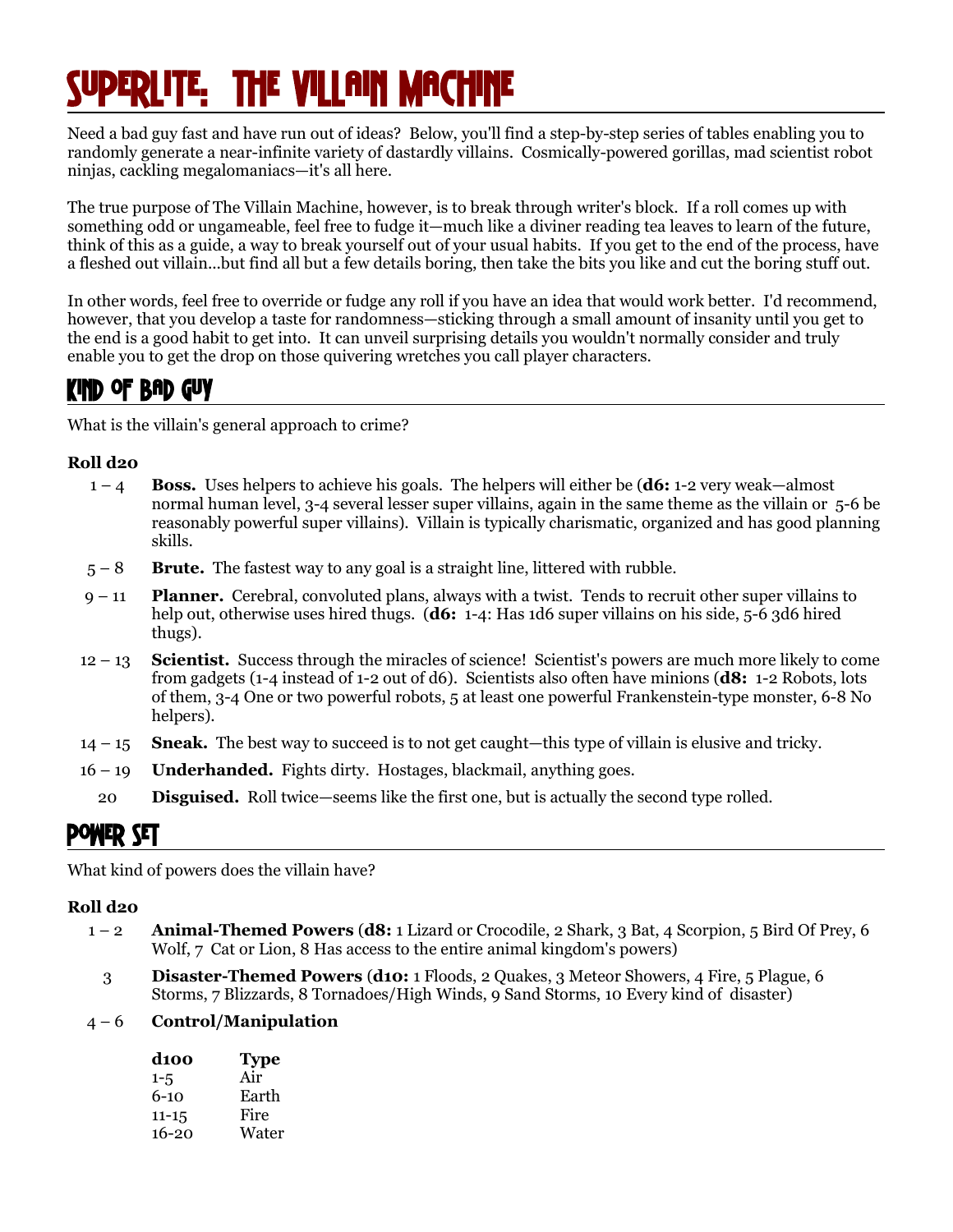| Ice                                                                              |
|----------------------------------------------------------------------------------|
| All Classical Elements (e.g. Earth, Air, Fire and Water)                         |
| Continuum Control ( $\mathbf{d6:}$ 1-2 Time, 3-4 Space, 5-6 Both)                |
| Darkness/Shadow                                                                  |
| Electricity                                                                      |
| Emotions ( $\mathbf{d6:}$ 1-2 Fear, 3-4 Love, 5-6 Any of them)                   |
| Gravity                                                                          |
| Light                                                                            |
| Luck Manipulation ( $d6$ : 1-2 Bad Luck, 3-4 Good Luck, 5-6 Controls The Laws of |
| Probability)                                                                     |
| Magnetism                                                                        |
| Plants                                                                           |
| Radiation                                                                        |
| Technology ( <b>d6:</b> 1-2 Computers only, 3-4 Machines, 5-6 All technology)    |
| <b>Weather Manipulation</b>                                                      |
| Roll Twice                                                                       |
|                                                                                  |

- 7 **Evil Genius.** The villain has a towering intellect—set his Intelligence at 30, at the very minimum. Roll one more time on the table to give him a power set. He will most likely have skill bonuses in all things related to this power set, to reflect his life's work and aptitudes.
- 8 **Evil God.** If you don't have any evil or trickster gods in your campaign, such as Loki, Hades, Ares, Shiva and so on, now you do. Pick one that's not being used and introduce it.
- 9 **Gadgets, and lots of them** (**d6:** 1-2 Magic, 3-6 Technology). Usually strongly themed. For the type of gadgets available to the villain at any given time, **Roll d6:** 1-2 Roll once on this table, 3-4 roll twice on this table, 5-6 roll twice on supplemental powers, ignoring results of "none". This villain has a vast array of equipment available—the next time he's encountered, he may have different gadgets available to him.
- 10 **Magic** (**d6:** 1 Alchemy, 2 Summoning, 3 Transmutation, 4 Voodoo, 5 Witchcraft, 6 No Specific Theme). **Roll another d6**, on 1-2, it's not magic—it's scientific trickery.
- 11 **No Powers At All** the villain is abnormally skillful at something. **Roll d8:** 1-2 Spy Stuff, 3 Robotics, 4 Invention, 5-6 Crime, 7-8 Martial Arts). In cases like Martial Arts, the villain may have mystical abilities (1d3 specific ones, perhaps) in addition to their skill bonuses. With other areas of skill, the villain may have a similar number of gadgets.
- 12 **Power Armor.** This power is automatically a gadget. You can go with the classic Iron Man-style power set, or roll again and use that as the power armor's theme. Power armor will also almost always have a defensive power, like Body Armor or a personal Force Field, although usually at a lower rank than the main power.
- 13 **Psychic Powers** (**d6:** 1-2 Mind Control, 3-4 Illusions, 5-6 Telekinesis)
- 14 **Shapeshifting** (**d6:** 1-4 limited category—e.g., animals only, 5-6 into anything)
- 15 **Sonic Powers**
- 16 17 **Super Strong**
	- 18 **Super Fast**
	- 19 **Weapon Master**—the villain is not only highly skilled with a certain type of weapons, but also either (**Roll d6**) 1-3 carries around a small arsenal or 4-6 carries around one exceptionally powerful weapon. For type, **roll d8:** 1 Guns, 2 Martial arts weapons, 3 Improvised weapons such as chairs or cards, 4 Medieval weapons, 5 Bows or Crossbows, 6 Whips, 7 Swords, 8 Strongly-themed—flip through a dictionary until something interesting strikes you and base all weapons attacks on that theme.
	- 20 **Roll Twice**

**Gadgets: Roll 1d6,** on 1-2 out of 6, all (or at least some of the) powers are gadgets. This step is optional if you already have an idea of what kinds of things the villain does.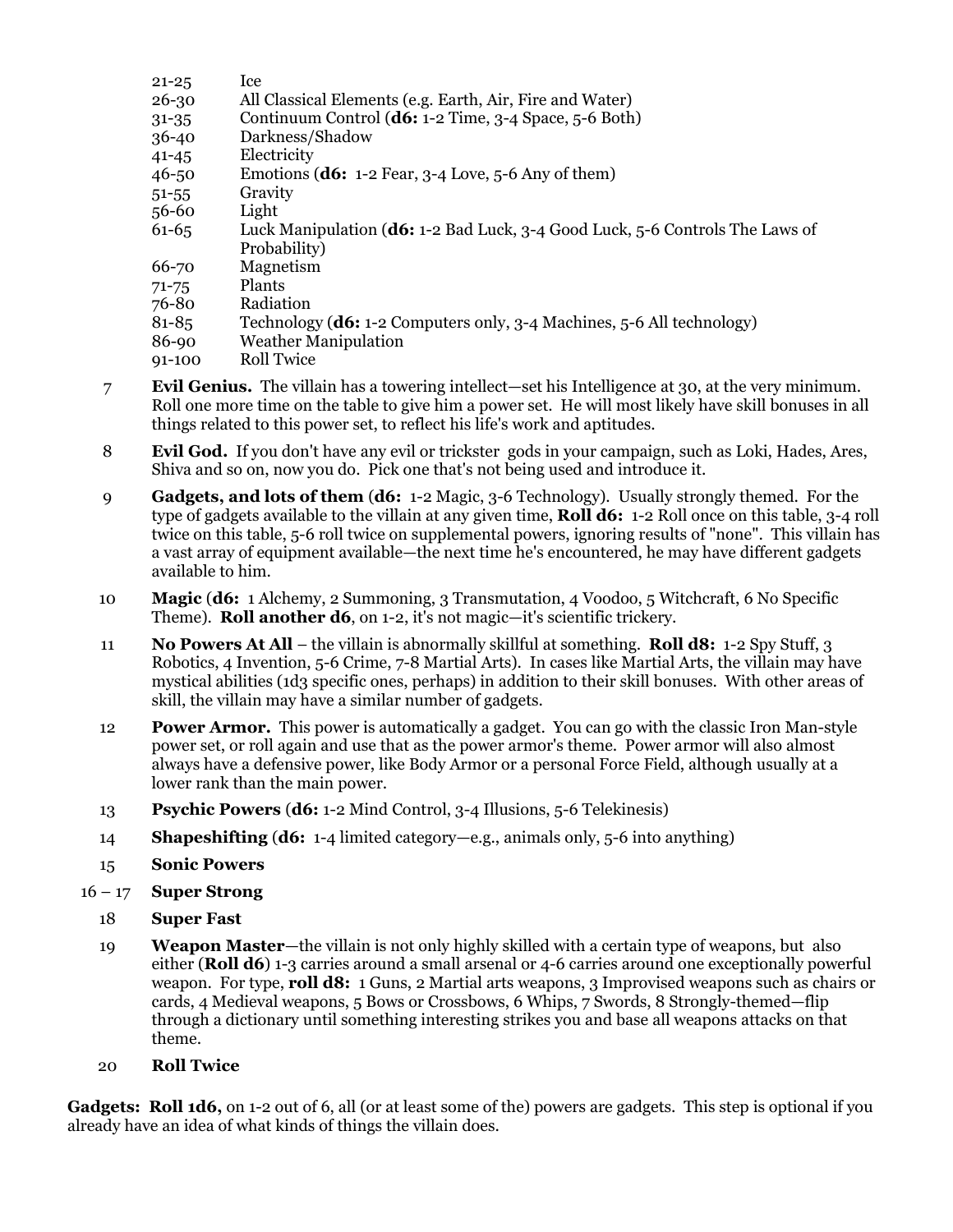## Supplemental Powers

These powers are more limited than the villain's main power set. They're usually specific powers, not broad, and they tend to be at a lower power rank than the main powers. If there's overlap, or you just flat out don't like the result, treat as a result of "none" or reroll.

Supplemental Powers are more likely to be Gadgets: **Roll d6**—each power is a gadget on a result of 1-3.

#### **Roll d20**

- 1 6 **None**
	- 7 **Agile**
	- 8 **Body Armor**
	- 9 **Can Read Minds**
- 10 **Can Stick To Walls**
- 11 **Energy Blast/Other Ranged Attack**
- 12 **Flight**
- 13 **Invulnerability**
- 14 **Melee Weapons (claws or fangs, a sword if it's a gadget, etc)**
- 15 **Regeneration**
- 16 **Skilled**
- 17 **Strong**
- 18 **Summon Helpers** (**d8:** 1 ninjas, 2 mercenaries, 3 pirates, 4 thugs, 5 robots, 6 zombies, 7 dinosaurs, 8 aliens, or just choose an appropriate type that's in line with the theme of the villain's main power set)
- 19 **Teleportation**
- 20 **Roll Twice**

### Power Levels

Compare the results from below to the campaign's power level. If the campaign's power level gives, for example, 2 broad powers at Monstrous and the villain's higher than the group average, then give him a couple of Unearthly broad powers, or perhaps one Shift-X. If he's supposed to be weaker, give him an appropriate number of Amazing or Incredible powers.

If there aren't that many players in the group, it's a good idea to adjust villain power levels down a bit from here. If there are a lot of players, adjust power levels up or have the villains team up. The villain's experience levels will typically keep the same pattern, but you can roll separately, if desired.

#### **Roll d20**

- $1 5$  Lower than the group average
- $6 12$  Group average
- $13 18$  Higher than the group average
- 19 20 Vastly higher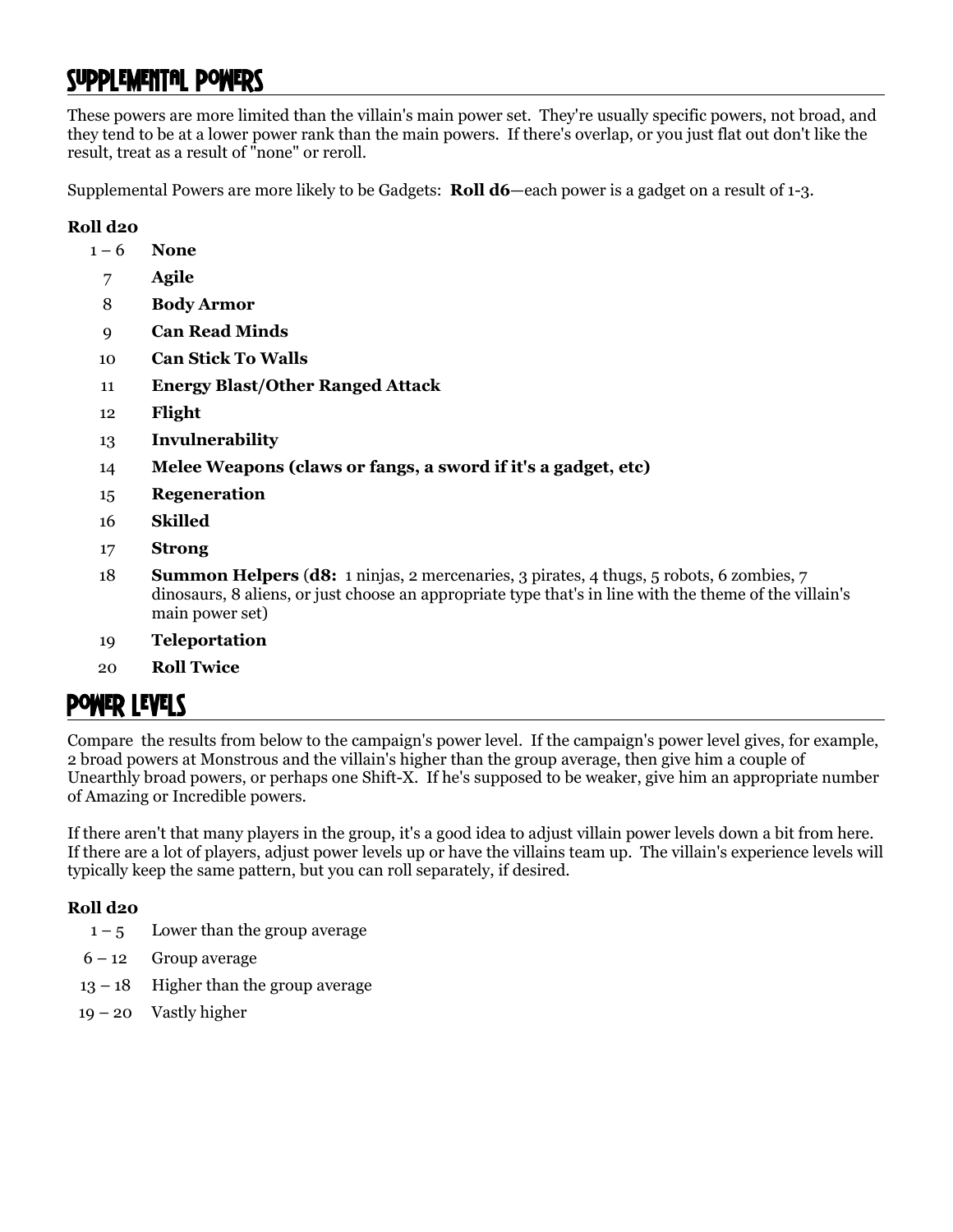### PERSONALITY TYPE - GOALS

What's the villain's motivation?

#### **Roll d20**

- 1 2 **Collector.** Obsessed with one type of object or a given type of crime. If you don't have any inspiration, randomly flipping through a dictionary might be a good start.
	- **Disguised.** Roll twice—seems like the first result, but is actually the second result.
- **Hero In Disguise.** Roll again, but he's actually a good guy. Either **(d6):** 1-3 Can be convinced into reforming his ways or 4-6 actually is a hero, but is undercover while working on a mission.
- 5 6 **Irrational/Insane**
- 7 8 **Love of money**
- 9 11 **Lust for power**
- 12 13 **Nihilist**
- 14 16 **Patriotism/Dedication to a cause**
- 17 19 **Pure, cackling evil**
- **Revenge** (**d6:** 1-2 One of the Heroes, 3-4 An Important NPC, 5-6 The World In General)

### PERSONALITY TYPE - DEMEANOR.

How does the villain come across in person? How does he behave?

#### **Roll d20**

- **Accident-prone**
- **Aloof**
- **Brash and Arrogant**
- **Charming and Flamboyant**
- **Child-like**
- **Cynical**
- **Eloquent**
- **Evil**
- **Full of Rage**
- **Naive**
- **Nervous/Edgy**
- **Preachy**
- **Professional**
- **Quiet**
- **Sinister**
- **Sneering**
- **Sophisticated**
- **Thrill Seeker**
- **Verbose**
- **Wild Mood Swings**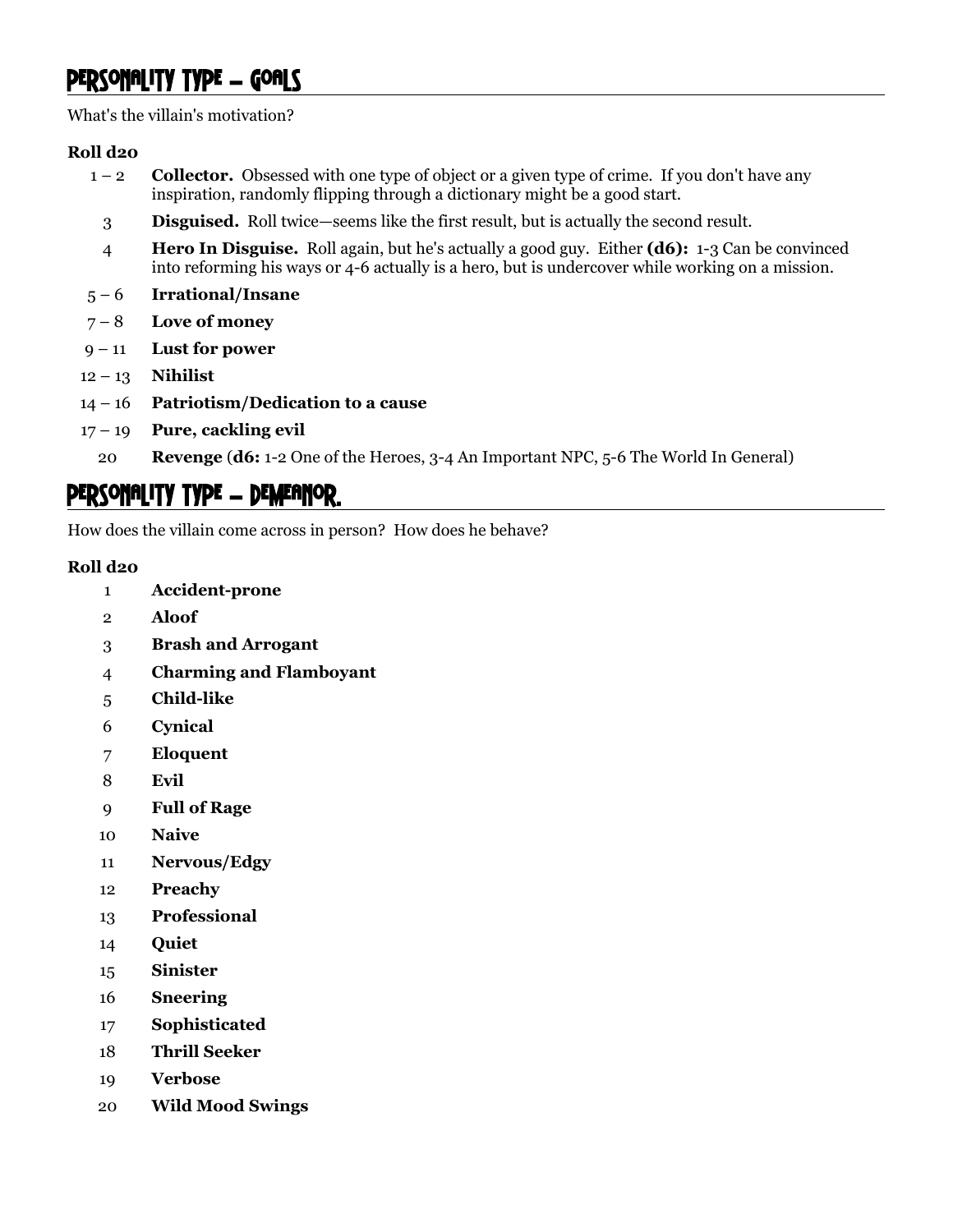Random last details to flesh out the villain.

#### **Roll d20**

- $1 5$  No quirks
	- 6 **Abnormal Size. Roll d6:** 1 Doll-sized, 2-3 Child-sized, 4-5 Twice the size of a normal human, 6 the size of a truck.
	- 7 **Alien**

#### 8 **Alternate universe version of a similar-themed hero**

- 9 **Animal Companion**, usually something like a bear, a hawk or a trained gorilla.
- 10 **Ape.** Villain has increased strength. Intelligence, speaking ability and other traits unaffected.
- 11 **Foreign, Hostile Power.** Communists are the classic example.
- 12 **Foreign, not from a hostile power.**
- 13 **Ghost or otherwise undead**
- 14 **Mad/Insane**
- 15 **Ninja**
- 16 **Obsessed with one type of thing—**as with the Collect motivation, flipping through a dictionary would be a good start for ideas.
- 17 **Rich**
- 18 **Robot.** Villain has increased strength, some level of body armor, other traits usually unaffected. Has a marked tendency to talk like a robot ("Query: What is this thing called 'love'?")
- 19 **Sidekick/Lackey.** Roll as a lesser villain. Usually comic relief—in any case, in no way should a sidekick or lackey be cooler than the main villain.
- 20 **Roll twice**

### Name

#### **Roll d6:**

- 1 2 **The name is a play on the villain's powers.** For example, a magnetic controller with wild mood swings named "Bipolar Disorder".
- 3 4 **The name is a play on the villain's goals** , such as a diamond-obsessed thief named "Blood Diamond".
- 5 6 **Roll d20 once for each column on the table below**, arranging the results in a way that sounds good. Reroll or replace with a cooler word if a result still sounds bad.

| Roll           | <b>Adjective</b> | <b>Noun</b>                               |
|----------------|------------------|-------------------------------------------|
| $\mathbf{1}$   | Baron/Baroness   | A deadly animal such as a wolf or a shark |
| $\overline{2}$ | <b>Bishop</b>    | Anarchy                                   |
| 3              | (The) Black      | <b>Blood</b>                              |
| $\overline{4}$ | Brother/Sister   | Bloodshed                                 |
| 5              | Count            | Carnage                                   |
| 6              | (The) Crimson    | Chaos                                     |
| 7              | Doctor           | Claw                                      |
| 8              | The Dread(ed)    | Death                                     |